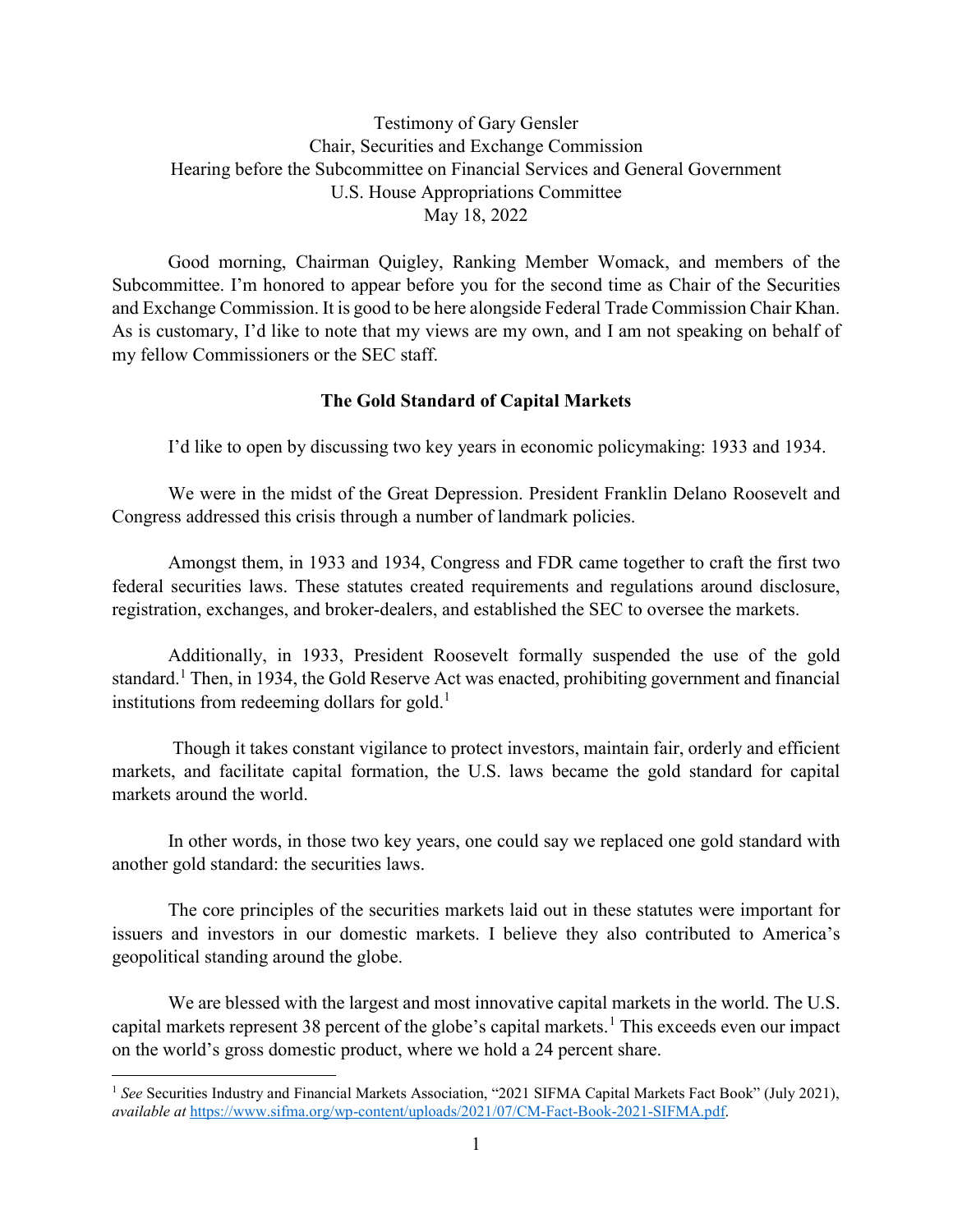What's more, U.S. market participants rely on capital markets more than market participants in any other country. For example, debt capital markets account for 80 percent of financing for non-financial corporations in the U.S. In the rest of the world, by contrast, nearly 80 percent of lending to such firms comes from banks.<sup>[2](#page-1-0)</sup>

We are the destination of choice for companies seeking to raise money in both public and private markets. Private capital markets, such as venture capital, have brought new ideas to market quickly and flexibly.

We can't take our leadership in capital markets for granted, though.

New financial technologies and business models continue to change the face of finance for investors and issuers. More retail investors than ever are accessing our markets. Other countries are developing deep, competitive capital markets as well, seeking to surpass ours.

Further, market participant incentives, economic cycles, and the nature of finance itself will constantly challenge even a gold standard. In recent years, we've seen as much — whether the market events of March 2020, the meme stock-related volatility in early 2021, the speculative crypto markets, the boom of special purpose acquisition companies (SPACs), or the collapse of Archegos Capital Management, which we recently charged with fraud and market manipulation.

What's more, we are in the midst of uncertain geopolitical events. On top of that, around the globe, central banks have started to transition from an accommodating to a tightening policy stance.

Given these trends, I think we should do everything we can to maintain and enhance that gold standard of the markets.

# **Maintaining the Gold Standard**

There are two broad ways to do that, in my view.

One is to work with the Commission and staff to update our rules for modern markets and technologies as we execute our mission: to protect investors, maintain fair, orderly, and efficient markets, and facilitate capital formation. We must remain vigilant to opportunities to enhance competition, transparency, fairness, and resiliency.

The other way — and the main focus of today's testimony — is to ensure that the SEC is adequately resourced so we can remain the cop on the beat. The SEC is deficit-neutral, fully funding ourselves with fees on securities transactions.

<span id="page-1-0"></span>l <sup>2</sup> *See* World Bank data[: https://data.worldbank.org/indicator/NY.GDP.MKTP.CD.](https://data.worldbank.org/indicator/NY.GDP.MKTP.CD)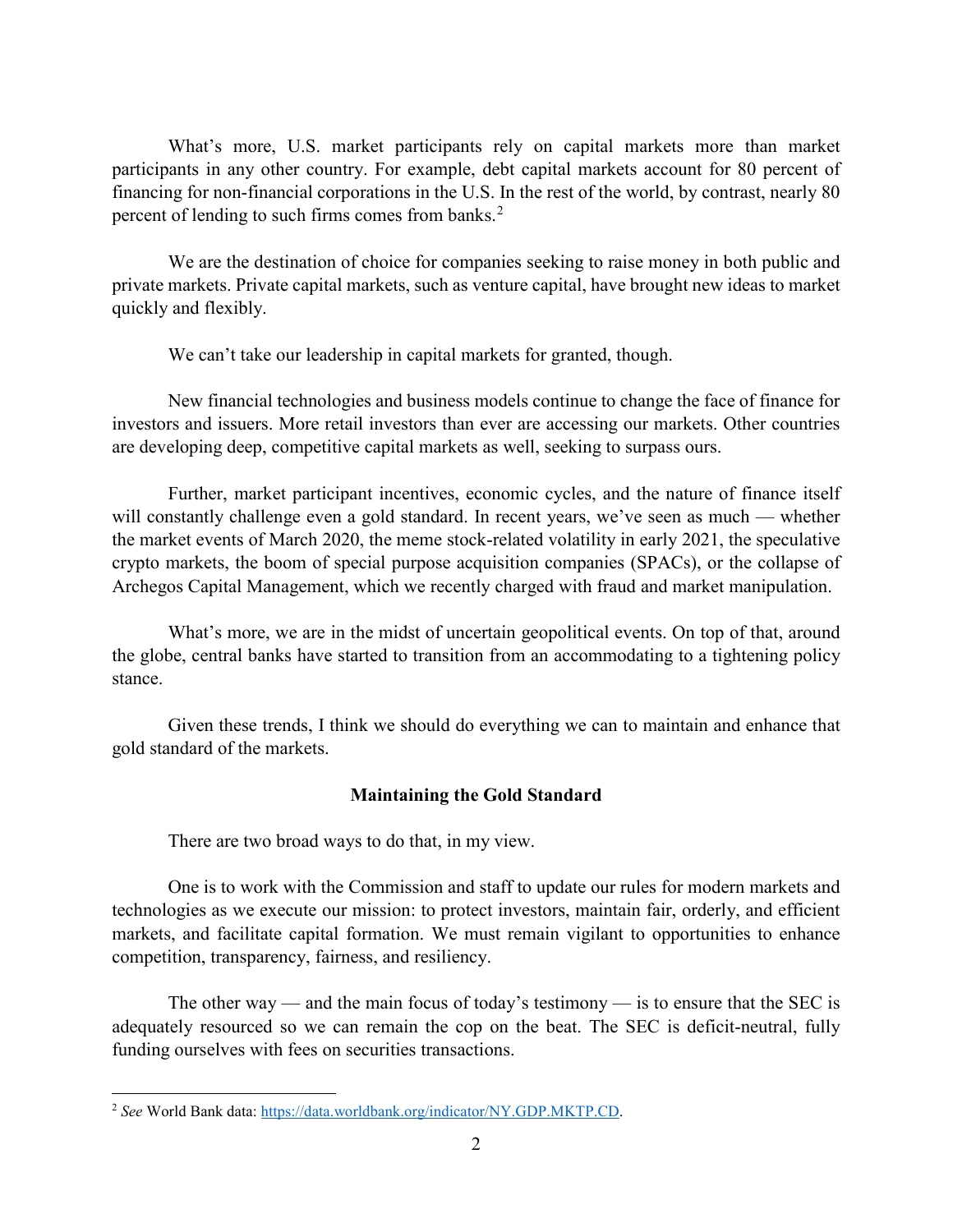Having worked in finance for decades, I'd long respected the SEC and its tremendous staff. What I couldn't fully appreciate is the sheer magnitude of this agency's work on a daily basis.

We oversee 24 national securities exchanges, 99 alternative trading systems, nine credit rating agencies, seven active registered clearing agencies, five self-regulatory organizations and other external entities. We look after the accounting and auditing functions of the public markets, process thousands of periodic filings and registration statements, and work through thousands of examinations and enforcement actions each year. We review the disclosures and financial statements of more than 8,200 reporting companies.

Markets don't stand still. The world isn't standing still. Our resources can't stand still, either.

And yet, as I will detail, our agency has shrunk. When I testified you last year, the agency had 4 percent fewer staff than it did in 2016; it remains modestly below where it was in 2016. We can't shrink when we're trying to maintain a gold standard. The best athletes in the world still practice — generally, even more than their competitors.

Our capital markets are a national treasure. We, at the SEC, must work to maintain them as the envy of the world. But we can't do it alone. We need the help of Congress.

#### **Growth in the Markets**

The last five years have been a remarkable time in our \$100-trillion capital markets. Thus, while there are many measures of market activity, by most objective measures, we should have grown during the past five years.

Instead, the opposite has happened. As our capital markets have grown, this agency has shrunk.

As just a few examples:

In the past five years, the number of registered entities we oversee has grown by 12 percent (from 26,000 to 29,000), even though the SEC has shrunk in that time.

Since 2016, the number of private funds managed by registered investment advisers has increased 40 percent, to 50,000.

The amount of data that the SEC processes has swelled by 20 percent annually for each of the last two years.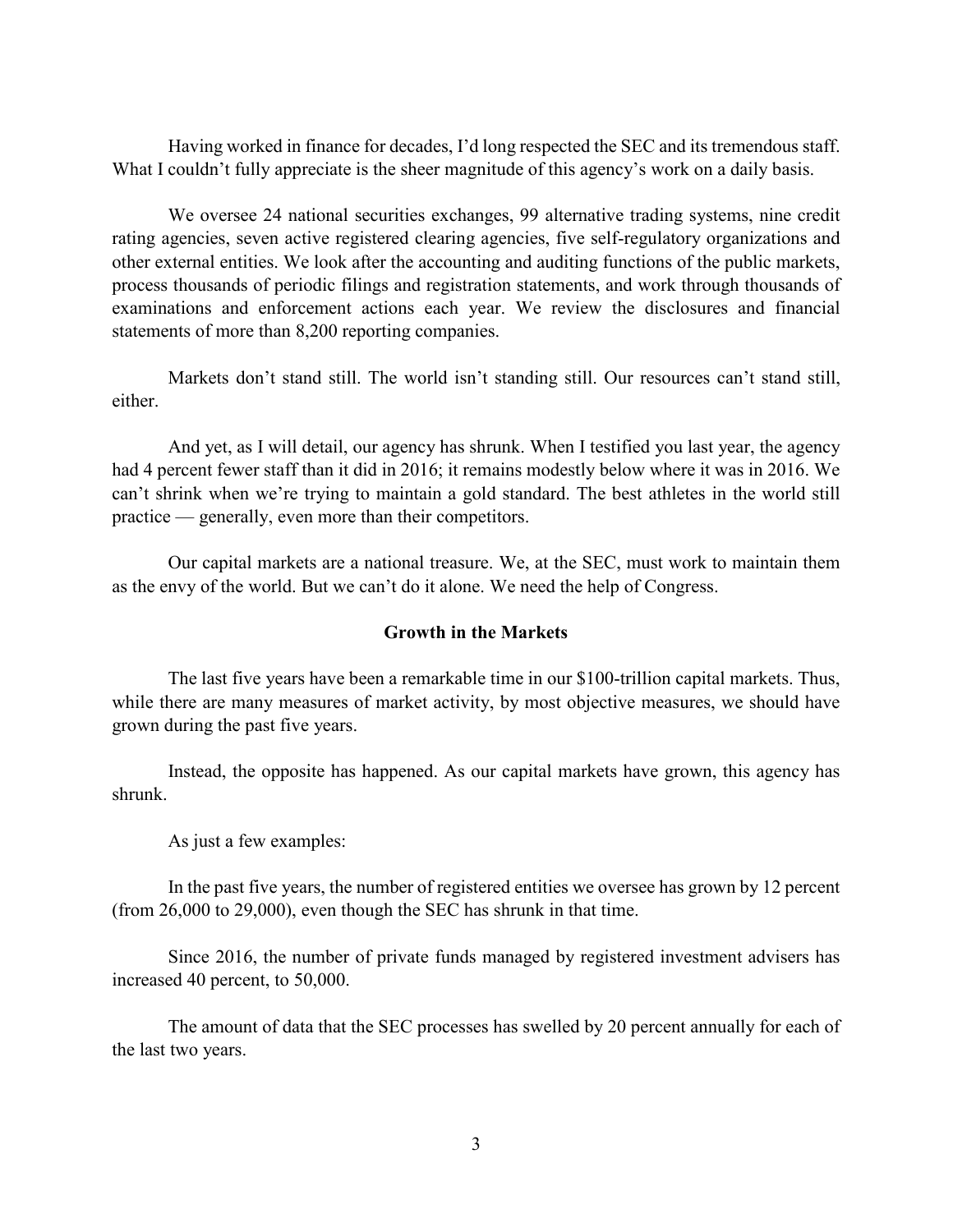Moreover, the highly volatile and speculative crypto marketplace has mushroomed, attracting tens of millions of American investors and traders. [3](#page-3-0) In 2016, there were an estimated 644 crypto tokens on the worldwide market. Five years later, that number had gone up more than tenfold.[4](#page-3-1) The volatility in the crypto markets in recent weeks highlights the risks to the investing public.

Technology is rapidly changing as well. Predictive data analytics, including machine learning, are increasingly being adopted in finance — from trading, to asset management, to risk management.<sup>[5](#page-3-2)</sup> Growing cybersecurity risks have implications for the financial sector, investors, issuers, and the economy at large. $^6$  $^6$ 

Beyond that, our responsibilities have grown. Important legislation, such as the Holding Foreign Companies Accountable Act of 2020 (HFCAA), has placed additional demands on our resources. Rules implementing certain mandates of the Dodd-Frank Act of 2010 recently went into effect. Such mandates, designed to protect investors, often have been unfunded.

Thus, I am pleased to support the President's Fiscal Year 2023 (FY23) budget request for SEC operations, totaling \$2.149 billion, an 8 percent increase over FY22. This request would allow us to maintain current services, add full-time equivalents in critical growth areas, and devote more resources to technology. This number would support a modest growth of (about 6 percent) in fulltime equivalents (FTEs) above our previous peak in FY16, assuming consistent vacancy rates.

|                                   | <b>FY 2016</b><br><b>Actual</b> | <b>FY 2021</b><br><b>Actual</b> | <b>FY23</b><br><b>Request</b> |
|-----------------------------------|---------------------------------|---------------------------------|-------------------------------|
| <b>SEC Overall</b>                | 4,554                           | 4,459                           | 4,808                         |
| <b>Corporation Finance</b>        | 477                             | 388                             | 438                           |
| <b>Economic and Risk Analysis</b> | 151                             | 140                             | 174                           |
| Enforcement                       | 1,380                           | 1.315                           | 1,365                         |
| Examinations                      | 1.023                           | 1.061                           | 1.100                         |
| Investment Management             | 183                             | 200                             | 222                           |
| <b>Trading and Markets</b>        | 258                             | 256                             | 290                           |
|                                   |                                 |                                 |                               |

**SEC FTE** (FY 2016 - FY 2023)

l

*Figure 1: Headcount (FTEs) at the SEC and in individual Divisions. Overall SEC headcount includes all Offices and Divisions.*

<span id="page-3-0"></span><sup>&</sup>lt;sup>3</sup> See Andrew Perrin/Pew Research Center, "16% of Americans say they have ever invested in, traded or used cryptocurrency" (Nov. 11, 2021), *available at* [https://www.pewresearch.org/fact-tank/2021/11/11/16-of-americans](https://www.pewresearch.org/fact-tank/2021/11/11/16-of-americans-say-they-have-ever-invested-in-traded-or-used-cryptocurrency/)[say-they-have-ever-invested-in-traded-or-used-cryptocurrency/.](https://www.pewresearch.org/fact-tank/2021/11/11/16-of-americans-say-they-have-ever-invested-in-traded-or-used-cryptocurrency/)

<span id="page-3-1"></span><sup>4</sup> *See* Statista, "Number of cryptocurrencies worldwide from 2013 to February 2022," *available at*  [https://www.statista.com/statistics/863917/number-crypto-coins-tokens.](https://www.statista.com/statistics/863917/number-crypto-coins-tokens/#:%7E:text=How%20many%20cryptocurrencies%20are%20there,of%20digital%20coins%20in%202013) 5 *See* Gary Gensler, "Prepared Remarks at DC Fintech Week" (Oct. 21, 2021), *available at*

<span id="page-3-2"></span>[https://www.sec.gov/news/speech/gensler-dc-fintech-2021-10-21.](https://www.sec.gov/news/speech/gensler-dc-fintech-2021-10-21)

<span id="page-3-3"></span><sup>6</sup> *See* Gary Gensler, "Cybersecurity and Securities Laws" (Jan. 24, 2022), *available at*  [https://www.sec.gov/news/speech/gensler-cybersecurity-and-securities-laws-20220124.](https://www.sec.gov/news/speech/gensler-cybersecurity-and-securities-laws-20220124)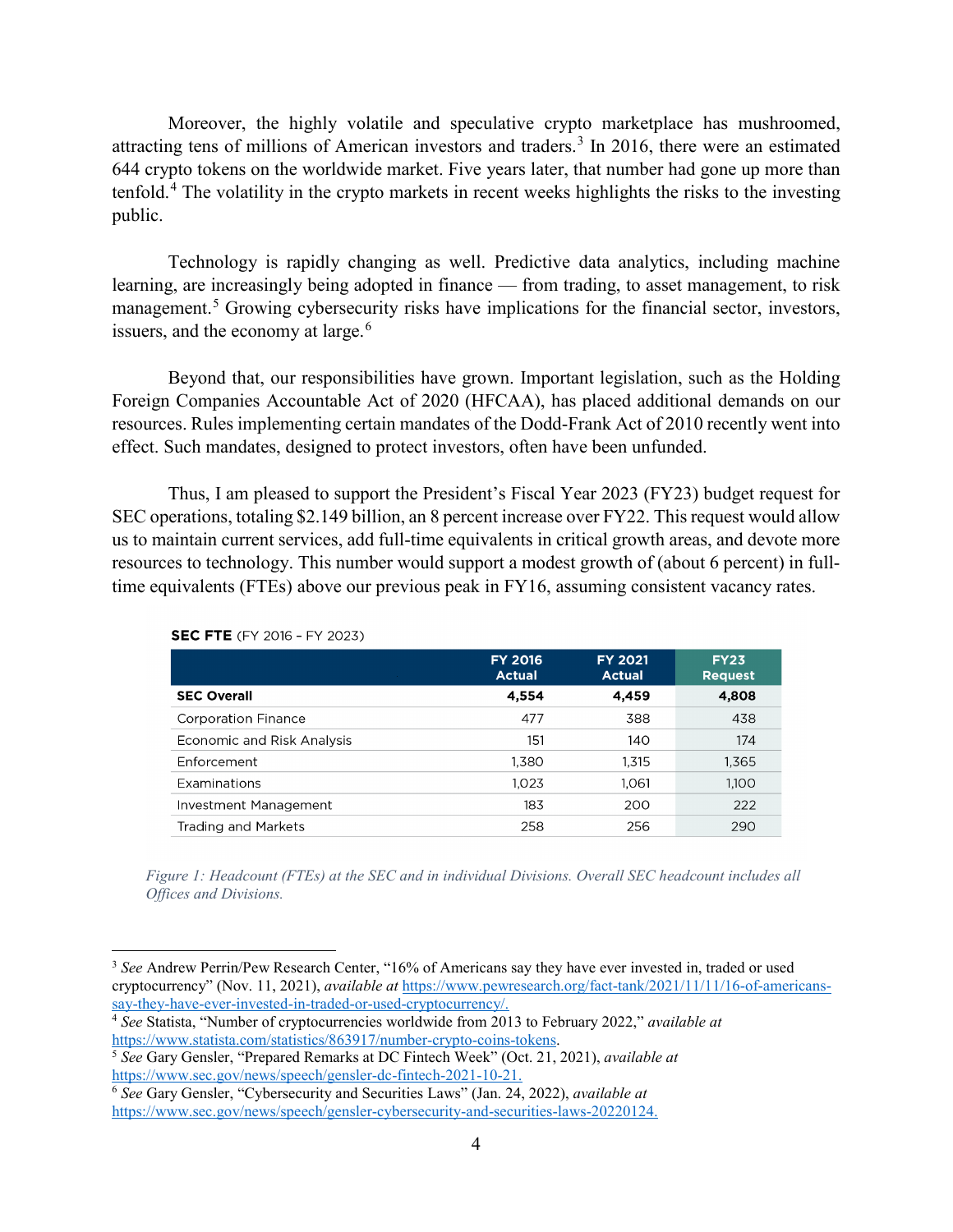This increase would be modest, given the major trends affecting our markets since 2016. Moreover, to fund our operations, the agency collects fees on securities transactions at a rate intended to fully offset our appropriation.

Thanks to the work of the remarkable staff, the SEC has faced the challenges of limited resources well.

For the SEC to continue to succeed in carrying out our mission, our personnel level must continue to grow commensurate with the expansion and complexity in the capital markets around the globe.

This is not a time to scrimp on the SEC's resources.

The SEC has 30 Divisions and Offices across our 11 regional locations and Washington, D.C., headquarters. In the interest of time, I will focus the bulk of this testimony on our six Divisions:

- The Divisions of Enforcement and Examinations, our cops on the beat and eyes and ears on the ground;
- The programmatic Divisions of Corporation Finance, Trading and Markets, and Investment Management; and
- The Division of Economic Risk and Analysis, whose economic analysis undergirds all of our work.

I also briefly will discuss the technology budget at the agency and separate appropriations for the SEC's new headquarters.

# **Budget Request: Enforcement and Examinations**

The Divisions of Enforcement and Examinations account for about half of the SEC's staff. Without examination against and enforcement of our rules and laws, we can't instill the trust necessary for our markets to thrive. Stamping out fraud, manipulation, and abuse lowers risk in the system. It protects investors and reduces the cost of capital. The whole economy benefits from that.[7](#page-4-0)

# *Enforcement*

The Division of Enforcement shrank 5 percent from FY16 to FY21. The FTEs level supported by the FY23 budget request would still be 1 percent shy of where we were in 2016.

About a quarter of the SEC's staff work in our Division of Enforcement.

<span id="page-4-0"></span>l <sup>7</sup> *See* Gary Gensler, "Prepared Remarks at the Securities Enforcement Forum" (Nov. 4, 2021), *available at*  [https://www.sec.gov/news/speech/gensler-securities-enforcement-forum-20211104.](https://www.sec.gov/news/speech/gensler-securities-enforcement-forum-20211104)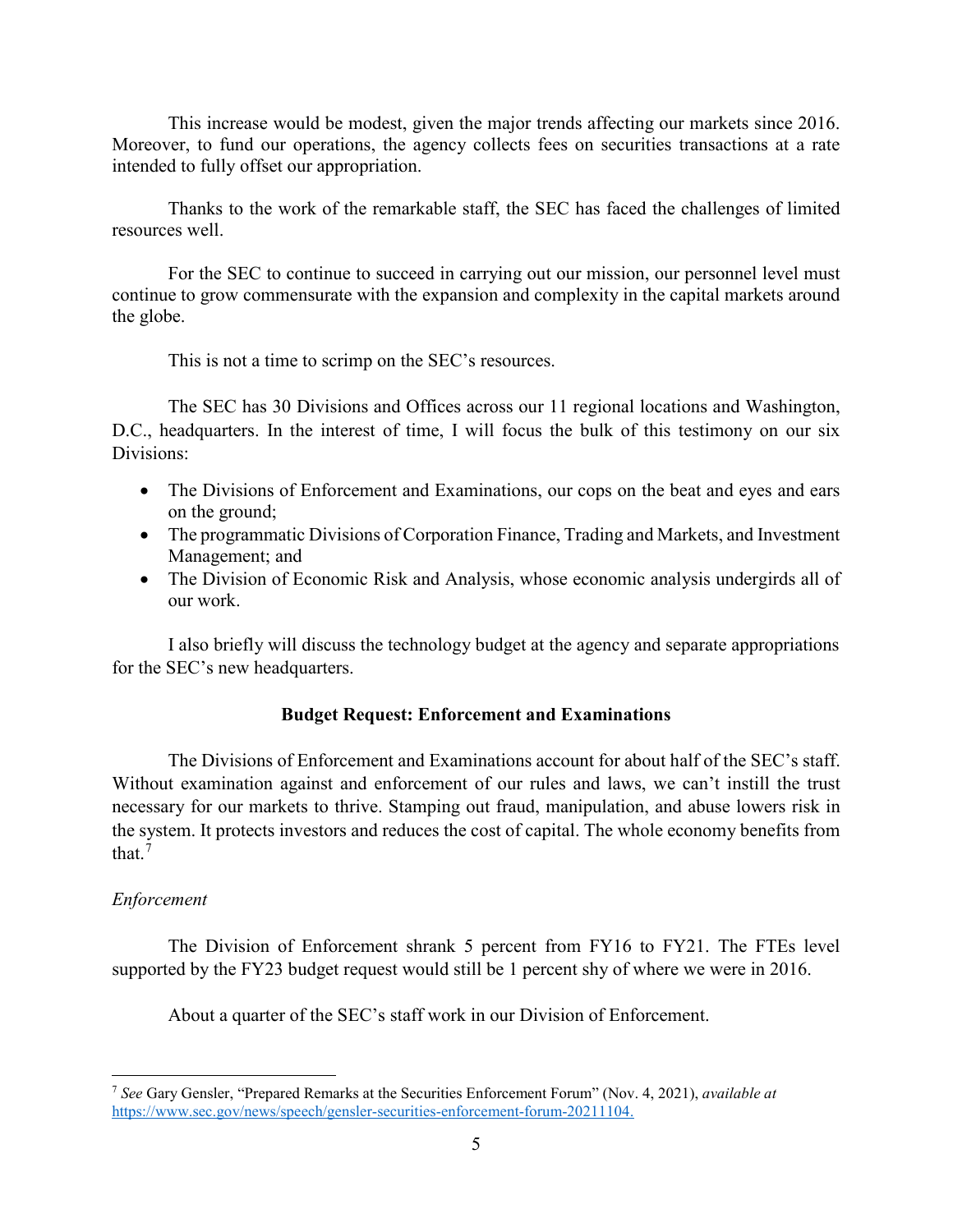The Division continues to serve as the cops on the beat of the capital markets, though the demands on their resources has grown.

Last year, Enforcement filed about 700 total actions. We also had a record year for our whistleblower program, awarding \$564 million to 10[8](#page-5-0) whistleblowers,<sup>8</sup> compared to 39 whistleblowers in FY20.<sup>[9](#page-5-1)</sup> The Office of the Whistleblower received and processed more than 12,000 tips, complaints, and referrals — up nearly threefold over the previous five years.<sup>[10](#page-5-2)</sup> Further, in FY21, we received 46,000 tips, complaints, and referrals from members of the public, up from about 16,000 five years earlier.<sup>11</sup>

After peaking in 2016, the last three fiscal years, the Division opened, on average, 1,100 matters under inquiry and investigations. At any given time, we have approximately 1,700 open matters. Our resources may be constrained here. Additional resources will help us keep up with the increasing workload.

Beyond that, more cases are being litigated and going to trial. We expect the number of litigated cases to continue to rise as Enforcement increasingly holds wrongdoers accountable with meaningful and, in some instances, escalating sanctions.

Moreover, various market events, including the effects of the pandemic, the market volatility in early 2021, and recent events in Ukraine, have placed significant stress on Enforcement resources.

Meanwhile, misconduct in emerging and new areas, from complex securities products to new financial technologies to crypto, requires new tools and expertise.

The additional staff will provide the Division with more capacity to investigate misconduct and accelerate enforcement actions. It also will strengthen our litigation support, bolster the capabilities of the Crypto Assets and Cyber Unit, and investigate the tens of thousands of tips, complaints, and referrals we receive from the public.

 $\overline{a}$ 

<span id="page-5-0"></span><sup>8</sup> *See* "SEC Announces Enforcement Results for FY 2021" (Nov. 18, 2021), *available at*

<span id="page-5-1"></span><sup>&</sup>lt;sup>9</sup> See "SEC Division of Enforcement Publishes Annual Report for Fiscal Year 2020" (Nov. 2020), *available at* <https://www.sec.gov/news/press-release/2020-274>

<span id="page-5-2"></span><sup>&</sup>lt;sup>10</sup> *See* "Whistleblower Program: 2021 Annual Report to Congress" (p. 28), *available at* https://www.sec.gov/files/owb-2021-annual-report.pdf.

<span id="page-5-3"></span><sup>&</sup>lt;sup>11</sup> See "Fiscal Year 2023 *Congressional* Budget Justification, Annual Performance Plan; Fiscal Year 2021 Annual Performance Report" (p. 25), *available at* 

[https://www.sec.gov/files/FY%202023%20Congressional%20Budget%20Justification%20Annual%20Performance](https://www.sec.gov/files/FY%202023%20Congressional%20Budget%20Justification%20Annual%20Performance%20Plan_FINAL.pdf) [%20Plan\\_FINAL.pdf,](https://www.sec.gov/files/FY%202023%20Congressional%20Budget%20Justification%20Annual%20Performance%20Plan_FINAL.pdf) and "Division of Enforcement: 2020 Annual Report" (p. 19)

<https://www.sec.gov/files/enforcement-annual-report-2020.pdf> and "Division of Enforcement: Annual Report – A Look Back at Fiscal Year 2017" (p. 2), *available at* [https://www.sec.gov/files/enforcement-annual-report-2017.pdf.](https://www.sec.gov/files/enforcement-annual-report-2017.pdf)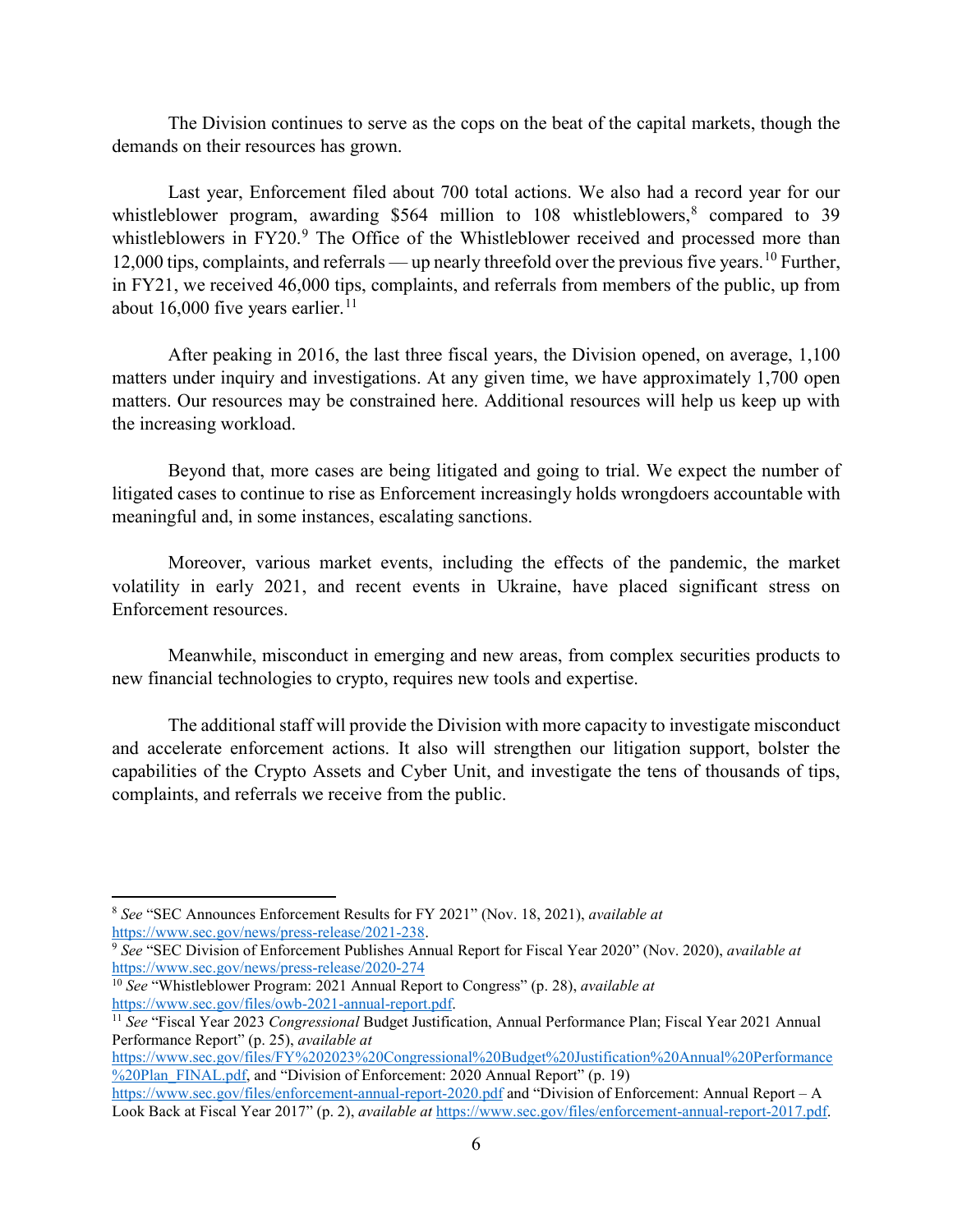### *Examinations*

The Division of Examinations has grown modestly (4 percent) since FY16. The FY23 budget request would support an additional 4 percent increase in FTEs compared with FY21.

About another quarter of the staff works in our Division of Examinations. This Division serves as the eyes and ears of the Commission, conducting about 3,000 exams per year, compared with 2,427 in 2016.

In part, we've maintained this level of productivity because we're doing remote exams due to the pandemic. There's no replacement for on-site exams, though. As registrants are coming back, we will need to factor in additional resources for our Examinations Division to conduct onsite exams.

Given the evolving markets, heightened geopolitical environment, and increased attention paid to cyber risks, I expect the demands on Examinations to continue to grow.

Since 2016, the number of registered investment advisers has increased 25 percent, to 15,000. This growth directly affects our work. Unlike many other aspects of the markets, including broker-dealers, investment advisers do not have a self-regulatory organization. Thus, the Division of Examinations is the only entity conducting exams of SEC-registered investment advisers.

We examined about 15 percent of advisers registered with the SEC in FY20 and FY21. The funds we requested will support only about a 5 percent increase in the number of staff that examine investment advisers.

The Division also needs to increase its capacity to examine broker-dealers, particularly when it comes to compliance with Regulation Best Interest.

Furthermore, last year, security-based swap dealers and major security-based swap participants were required to register with the Commission for the first time. The Division has begun standing up a team to examine them and to spot risks and issues.

#### **Budget Request: Programmatic Divisions**

Next, I will turn to our three programmatic Divisions.

#### *Corporation Finance*

The Division of Corporation Finance has shrunk 19 percent since 2016. The FY23 budget request would still leave us 8 percent shy of the number of FTEs we had in FY16.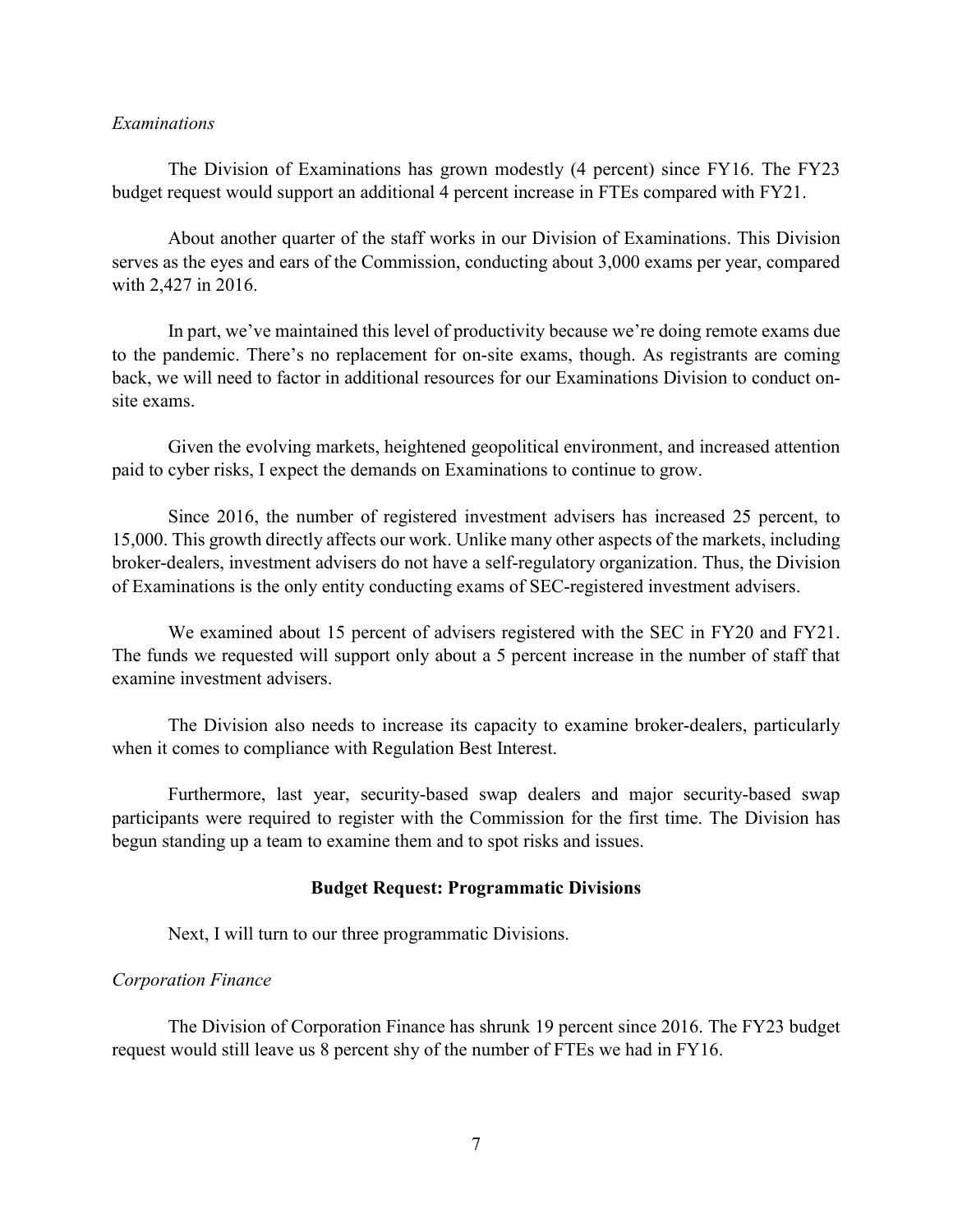The Division oversees the disclosures of registered issuers so that investors have the material information they need to make informed investment decisions. Like other Divisions, their responsibilities have grown in recent years.

In FY16, Corporation Finance reviewed filings related to approximately 510 new registrants. That grew almost fourfold last year, to 1,960. Initial public offerings create new disclosures and ongoing streams of work for which SEC staff are responsible. Our role in protecting investors is heightened when a company is being introduced to public investors for the first time.

And yet, during that time, the staff of the Division fell. The Division's ability to review filings of existing registrants is more limited given transaction volume and complexity of deals.

Furthermore, the Division has sought enhanced disclosures from China-based variable interest entities so that they fully represent the risks of these structures to investors in U.S. capital markets. Recent developments in China, along with the implementation of the HFCAA, have placed additional demands across the Division.<sup>[12](#page-7-0)</sup>

#### *Trading and Markets*

The Division of Trading and Markets has shrunk 1 percent since FY16. The FY23 budget request would support a 12 percent increase in FTEs compared with FY16.

The Division serves as the front lines for maintaining fair, orderly, and efficient markets. From FY16 to FY21, the size of the Division was basically flat, in terms of FTEs, even as there have been dramatic changes in technology, increased retail participation, and greater volume in the markets.

For instance, the average daily number of transactions in equity markets was 35 million in 2016. In 2021, that number had nearly doubled, to 69 million per day.

In addition, Trading and Markets reviews thousands of proposed rule changes and advance notices filed by self-regulatory organizations.

#### *Investment Management*

l

The Division of Investment Management grew 9 percent since FY16 because of the creation of an Analytics Office within that Division; without this new important function, this Division would have shrunk. The FY23 budget request would support FTE levels of 10 percent above FY21.

<span id="page-7-0"></span><sup>12</sup> *See* Gary Gensler, "Statement on Investor Protection Related to Recent Developments in China" (July 30, 2021), *available at* [https://www.sec.gov/news/public-statement/gensler-2021-07-30.](https://www.sec.gov/news/public-statement/gensler-2021-07-30)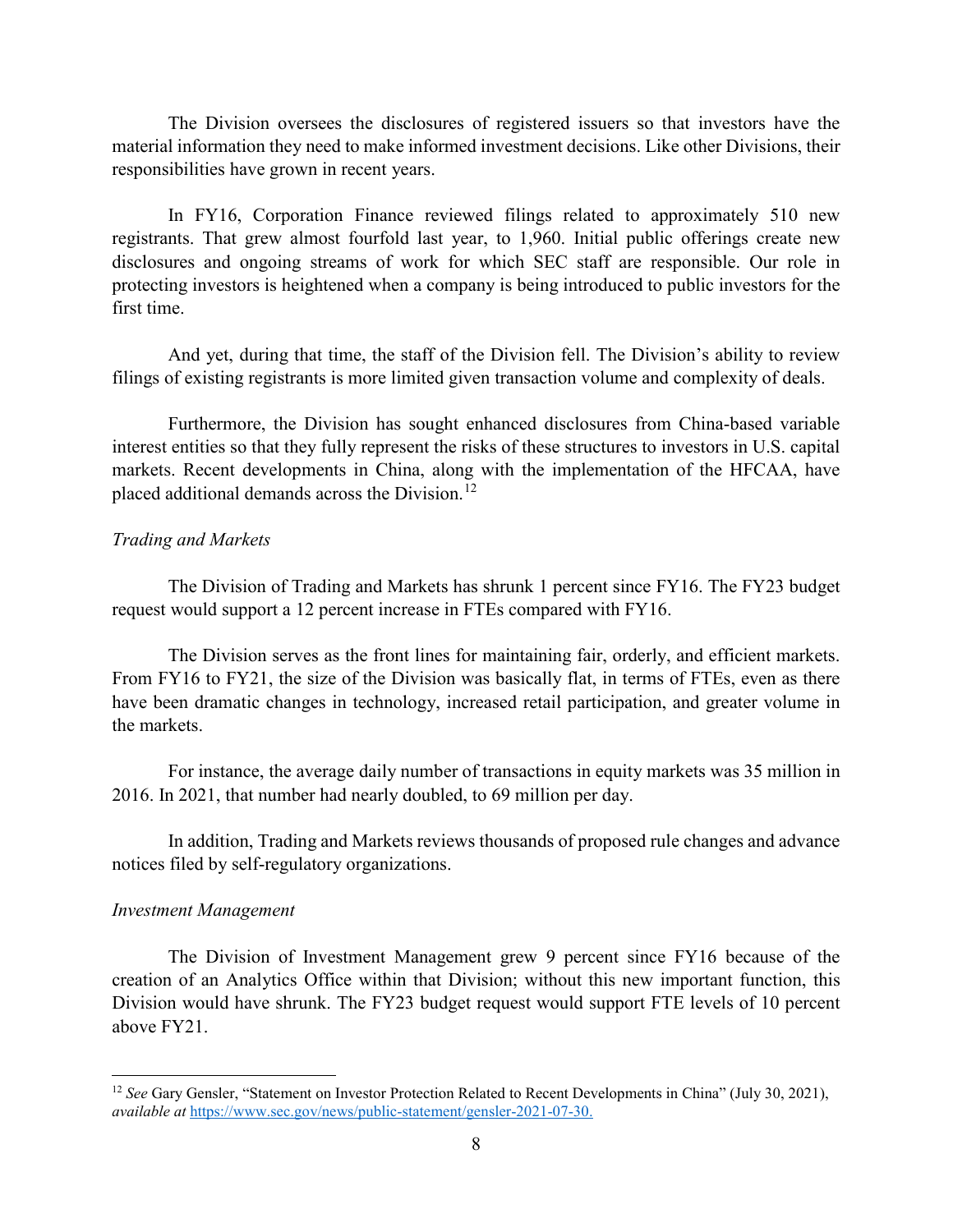The Division oversees the investment companies and advisers stewarding the nest eggs for millions of American investors.

In the past five years, the Division has overseen 50 percent growth (from \$67 trillion to \$100 trillion) in combined assets under management in registered investment companies, private funds, and separately managed accounts.<sup>[13](#page-8-0)</sup> These sums include the life savings of more than  $106$ million American investors (an increase of [14](#page-8-1) percent from 2016).<sup>14</sup>

As the asset management field has grown dramatically in recent years through the rise of 401ks and target-date funds, the demands placed on this key Division have increased even more rapidly, with innovative filings proliferating in particular.

Since 2016, the number of registered investment advisers has increased 25 percent, from 12,000 to 15,000. The number of clients for RIAs has expanded 70 percent, from 32 million in 2016 to 55 million in 2021.<sup>[15](#page-8-2)</sup> This is due to the dramatic growth in robo-advisers and other firms that use algorithms and models to provide investment advice directly to investors through separately managed accounts rather than through investment funds.

Since 2016, the number of ETFs has increased by 25 percent to roughly 2,300. The amount of assets has more than doubled in that time, to \$5.5 trillion.<sup>[16](#page-8-3)</sup> Interest in these financial innovations is driven largely by retail investors and their advisers, so each of those fund filings is reviewed by the Division's disclosure review team.

Further, this Division oversees private fund advisers — including private equity fund and venture capital fund advisers — which represent more than \$21 trillion in gross assets, a 75 percent increase from 2016.[17](#page-8-4) From 2016 to 2021, the number of private funds managed by registered investment advisers has increased 40 percent, to 50,000.<sup>[18](#page-8-5)</sup>

Additionally, filings across the board are becoming increasingly complex, reflecting asset growth in innovative areas like crypto, thematic index funds, and Environmental, Social, and

l

<span id="page-8-0"></span><sup>13</sup> Assets in registered investment companies grew from \$18.1 trillion in 2016 to \$29.7 trillion in 2021. *See*  Investment Company Institute, "2016 Investment Company Fact Book," *available at* [https://www.ici.org/doc](https://www.ici.org/doc-server/pdf%3A2016_factbook.pdf)[server/pdf%3A2016\\_factbook.pdf,](https://www.ici.org/doc-server/pdf%3A2016_factbook.pdf) and "2021 Investment Company Fact Book," *available at*

[https://www.ici.org/system/files/2021-05/2021\\_factbook.pdf](https://www.ici.org/system/files/2021-05/2021_factbook.pdf) ). Assets in private funds grew from \$8.7 trillion in 2016 to \$21 trillion in 2021 (based on data reported on Form ADV, Schedule D, Section 7.B.1 in 2016 & 2021); and assets in separately managed accounts grew from \$40 trillion in 2016 to \$49.6 trillion in 2021 (based on data reported on Form ADV, Item 5.D. in 2016 & 2021). The Form ADV data consist of assets that are reported by both advisers and sub-advisers.

<span id="page-8-1"></span><sup>&</sup>lt;sup>14</sup> See "2016 Investment Company Fact Book" and "2021 Investment Company Fact Book."

<span id="page-8-2"></span><sup>&</sup>lt;sup>15</sup> Based on analysis of data reported on Form ADV, Item 5.D. in 2016 and 2021. The data consist of clients that are reported by both advisers and sub-advisers.

<span id="page-8-3"></span><sup>16</sup> *See* Investment Company Institute, "2021 Investment Company Fact Book," *available at* [https://www.ici.org/system/files/2021-05/2021\\_factbook.pdf.](https://www.ici.org/system/files/2021-05/2021_factbook.pdf)

<span id="page-8-5"></span><span id="page-8-4"></span> $17$  Based on analysis of data reported on Form ADV in 2016 and 2021. The data consist of private funds that are reported by both advisers and sub-advisers.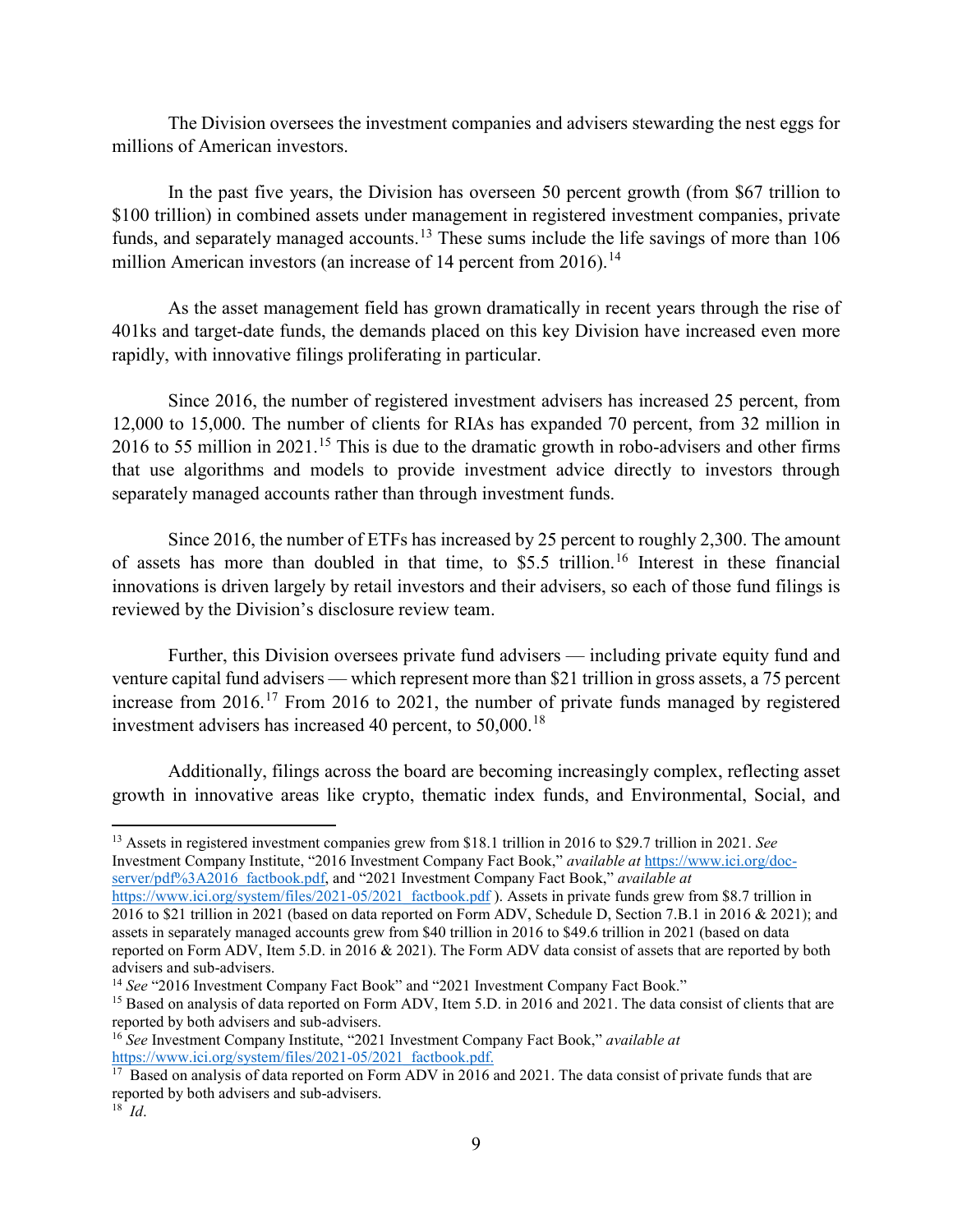Governance. In 2021, 45 filings referred to crypto in their summary prospectuses, up from 6 filings just two years earlier.

## **Budget Request: Three Other Areas**

Before I conclude, I will discuss three other topics.

#### *Economic Risk and Analysis*

The Division of Economic Risk and Analysis has shrunk 7 percent since FY16. The FY23 budget request would support a 15 percent increase in FTEs compared with FY16.

This Division shapes every aspect of our policymaking, from the early design phase to the proposing releases to the consideration of public comments to the adopting releases. It helps us determine the size of fines for enforcement actions. It provides important context for every one of our meetings.

## *Technology*

Next, when it comes to technology, we live in transformational times. The amount of data that the SEC processes has grown by 20 percent annually for the past two years. Further, cyber threats have placed our financial sector on high alert. As technologies evolve, it is important that the SEC's information technology follows suit.

We continue to need additional resources to support the Commission's data, cybersecurity, and other IT needs. While our \$370 million request for the Office of Information Technology is basically flat with the last two years of spending, in real terms it is up only modestly from FY16. Moreover, for comparison's sake, JPMorgan spends an average of \$1 billion in technology each month.<sup>[19](#page-9-0)</sup>

It is critical that the SEC have additional technological resources to incorporate analytics and machine learning capabilities for our oversight and surveillance functions, protect agency and registrant information, provide data to the investing public, and much more.

## *Headquarters*

l

The General Services Administration (GSA) also recently secured a new lease to move the SEC headquarters in Washington to another building. The separate FY23 request of \$57.4 million would support GSA's work on the building construction and move-related costs. As requested in the past, the SEC proposes to offset these costs with fee collections and return any unused amounts to fee payers or the Treasury after project completion.

<span id="page-9-0"></span><sup>19</sup> *See* JPMorgan Chase & Co., "This \$12 Billion Tech Investment Could Disrupt Banking," *available at* [https://www.jpmorganchase.com/news-stories/tech-investment-could-disrupt-banking.](https://www.jpmorganchase.com/news-stories/tech-investment-could-disrupt-banking)